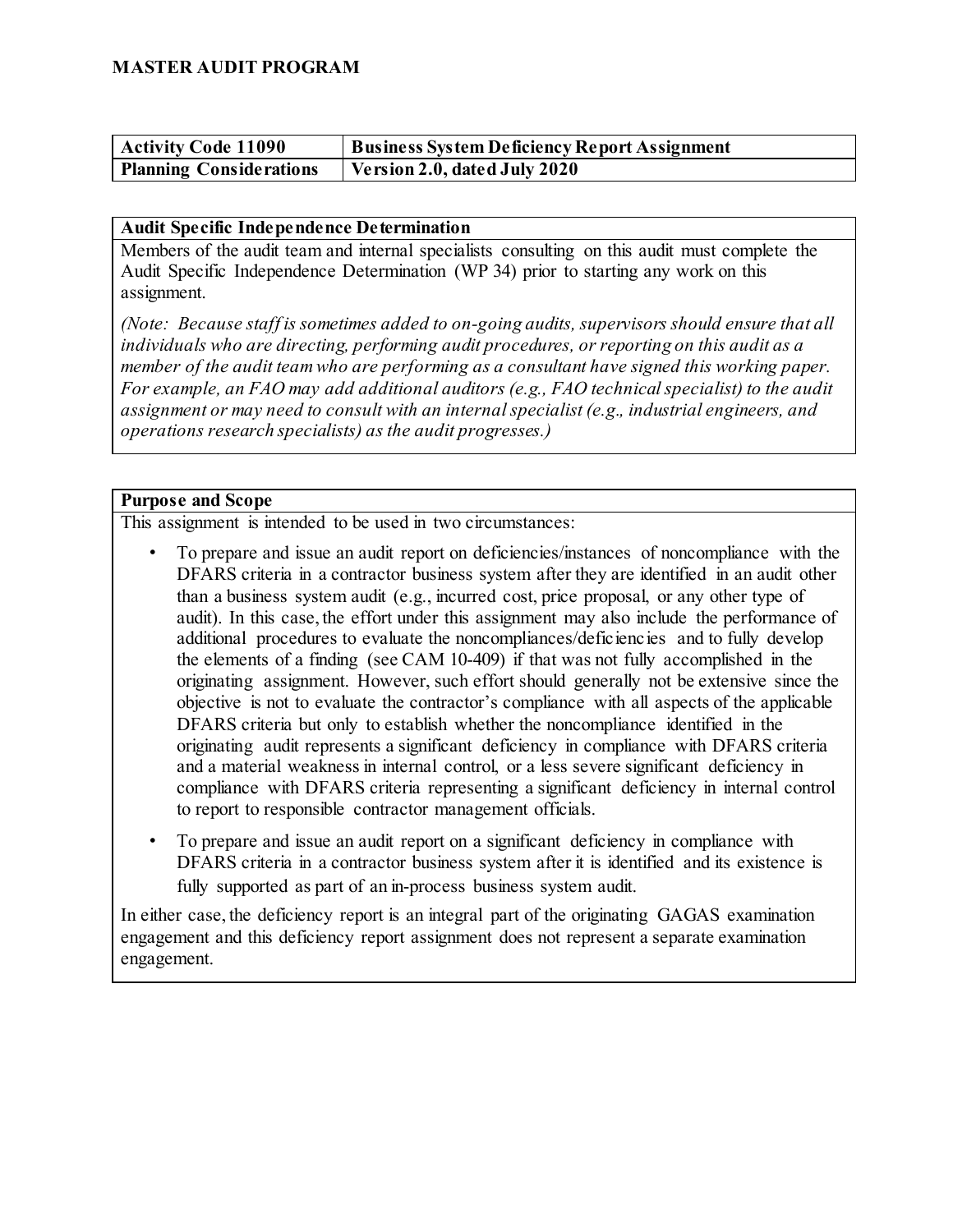### **MASTER AUDIT PROGRAM**

### **Purpose and Scope**

Reporting Deficiencies Identified During Audits Other Than Business System Audits

In accordance with GAGAS, auditors are required to report certain findings identified during an attestation examination engagement even when those findings are related to areas outside the specific objectives of the examination and the findings are based on the engagement work performed (GAGAS 7.42 and 7.44). Those findings include, among other things, all significant deficiencies and material weaknesses in internal control, material instances of fraud, and material noncompliance with provisions of regulations or contracts that have an effect on the subject matter of the examination engagement. Less than material noncompliances that warrant the attention of those charged with governance should be communicated in writing to those charged with governance (GAGAS 7.45). Professional judgement will be used in determining how to communicate noncompliances that do not warrant the attention of those charged with governance (GAGAS 7.46). The requirements for reporting include deficiencies in a contractor's business system, which generally result in noncompliance with the DFARS business systems criteria. identified during performance of incurred cost, price proposals, or any other nonbusiness system audits. To facilitate tracking and timely resolution of such deficiencies and noncompliances, DCAA reports significant deficiencies and material noncompliances with the DFARS business systems criteria, which would also be considered material weaknesses in internal control, and significant deficiencies in internal control identified in audits other than business system audits in a separate report rather than in the report on the originating examination engagement where the conditions were identified.

Reporting Significant Deficiencies Identified During **In-Process** Business System Audits Because of the importance of timely communication of significant deficiencies in compliance with DFARS criteria, in some cases, it may be appropriate to issue a deficiency report on a realtime basis prior to completion of the business systems audit once there is sufficient evidence supporting that a significant deficiency exists and the elements of findings are fully developed as a part of the originating business system audit. Whether to issue a separate deficiency report prior to completion of the business system audit using this deficiency report assignment is a matter of professional judgment, depending on the specific circumstances.

The deficiency report is an integral part of the originating examination engagement and this deficiency report assignment does not represent a separate examination engagement. It is not necessary to perform and document many of the procedures generally required to comply with GAGAS for an examination as a part of this assignment, since the procedures would be documented in the originating examination engagement. This assignment should reference the originating assignment and include the working papers from that assignment that support the finding for the deficiencies and noncompliances. In the case of deficiencies and noncompliances identified in other than business system audits, this assignment may also include additional procedures to evaluate the deficiencies and noncompliances and to fully develop the elements of a finding.

The program steps are intended as general guidance and should be tailored as determined necessary. The audit steps in the program should reflect a documented understanding between the auditor and supervisor as to the scope required to comply with GAGAS in an efficient and effective manner to meet the assignment objectives.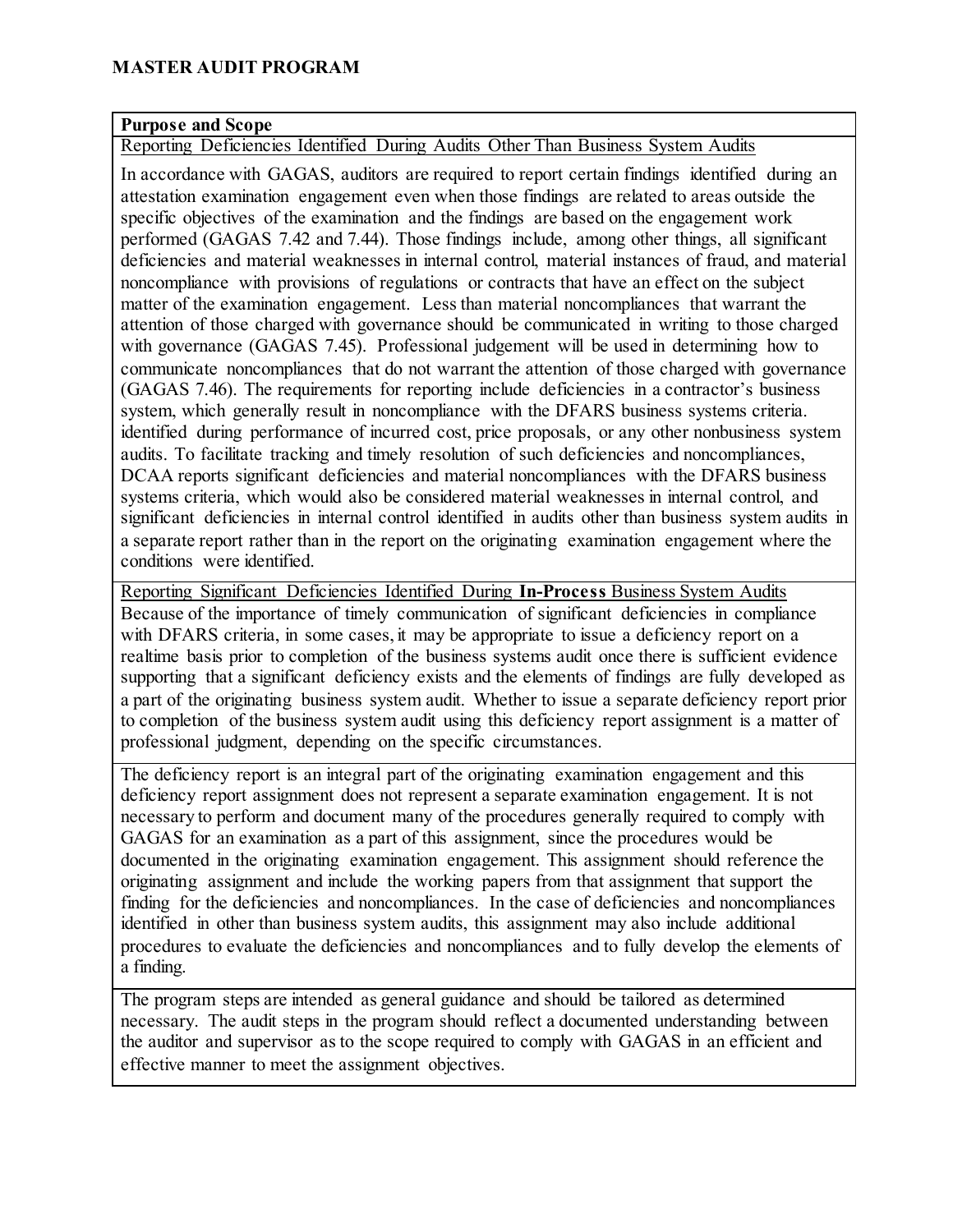# **MASTER AUDIT PROGRAM**

| <b>B-1 Preliminary Steps</b>                                                                                                                                                                                                                                                                                                                                                                                                                                                                                                                                                                                                                                                                                                                                                                                                                                                                                                                                                                                                                                                                                                                                                    | <b>WP</b> Reference |
|---------------------------------------------------------------------------------------------------------------------------------------------------------------------------------------------------------------------------------------------------------------------------------------------------------------------------------------------------------------------------------------------------------------------------------------------------------------------------------------------------------------------------------------------------------------------------------------------------------------------------------------------------------------------------------------------------------------------------------------------------------------------------------------------------------------------------------------------------------------------------------------------------------------------------------------------------------------------------------------------------------------------------------------------------------------------------------------------------------------------------------------------------------------------------------|---------------------|
| Version 2.0, dated July 2020                                                                                                                                                                                                                                                                                                                                                                                                                                                                                                                                                                                                                                                                                                                                                                                                                                                                                                                                                                                                                                                                                                                                                    |                     |
| Because this is not a separate examination engagement, generally only the<br>following preliminary procedures are required, which do not constitute a full<br>risk assessment.                                                                                                                                                                                                                                                                                                                                                                                                                                                                                                                                                                                                                                                                                                                                                                                                                                                                                                                                                                                                  |                     |
| 1. Document the auditor's discussion with the contracting officer regarding the<br>deficiency in accordance with CAM 4-105.                                                                                                                                                                                                                                                                                                                                                                                                                                                                                                                                                                                                                                                                                                                                                                                                                                                                                                                                                                                                                                                     |                     |
| 2. Review the working papers of the audit assignment that disclosed the<br>deficiency and noncompliance with the DFARS business system criteria.                                                                                                                                                                                                                                                                                                                                                                                                                                                                                                                                                                                                                                                                                                                                                                                                                                                                                                                                                                                                                                |                     |
| a. For deficiencies identified during in-process business system audits,<br>verify that sufficient appropriate evidence was obtained to support that<br>a significant deficiency exists, and that the elements of a finding were<br>fully developed as a part of the originating business system audit. Do<br>not proceed until that has been accomplished.                                                                                                                                                                                                                                                                                                                                                                                                                                                                                                                                                                                                                                                                                                                                                                                                                     |                     |
| b. For deficiencies identified in audits other than business system audits, if<br>evaluation of the deficiency and the elements of a finding were not fully<br>developed in the originating assignment, tailor this audit program to<br>include the necessary additional procedures. The additional procedures<br>should include steps to determine if the deficiency and noncompliance<br>is a significant deficiency in compliance with the DFARS criteria, or is<br>a less severe significant deficiency. The goal is to have responsible<br>contractor management take appropriate corrective action. The<br>elements of a finding should be developed for both significant<br>deficiencies in compliance with the DFARS criteria and those<br>deficiencies determined to be a less severe significant deficiency.<br>Auditors should consider incorporating relevant steps from the<br>applicable business systems audit program; i.e., those covering the<br>DFARS criterion to which the deficiency relates and that are required to<br>evaluate and fully develop the particular deficiency. (This will not<br>necessarily be all procedures for a specific criterion.) |                     |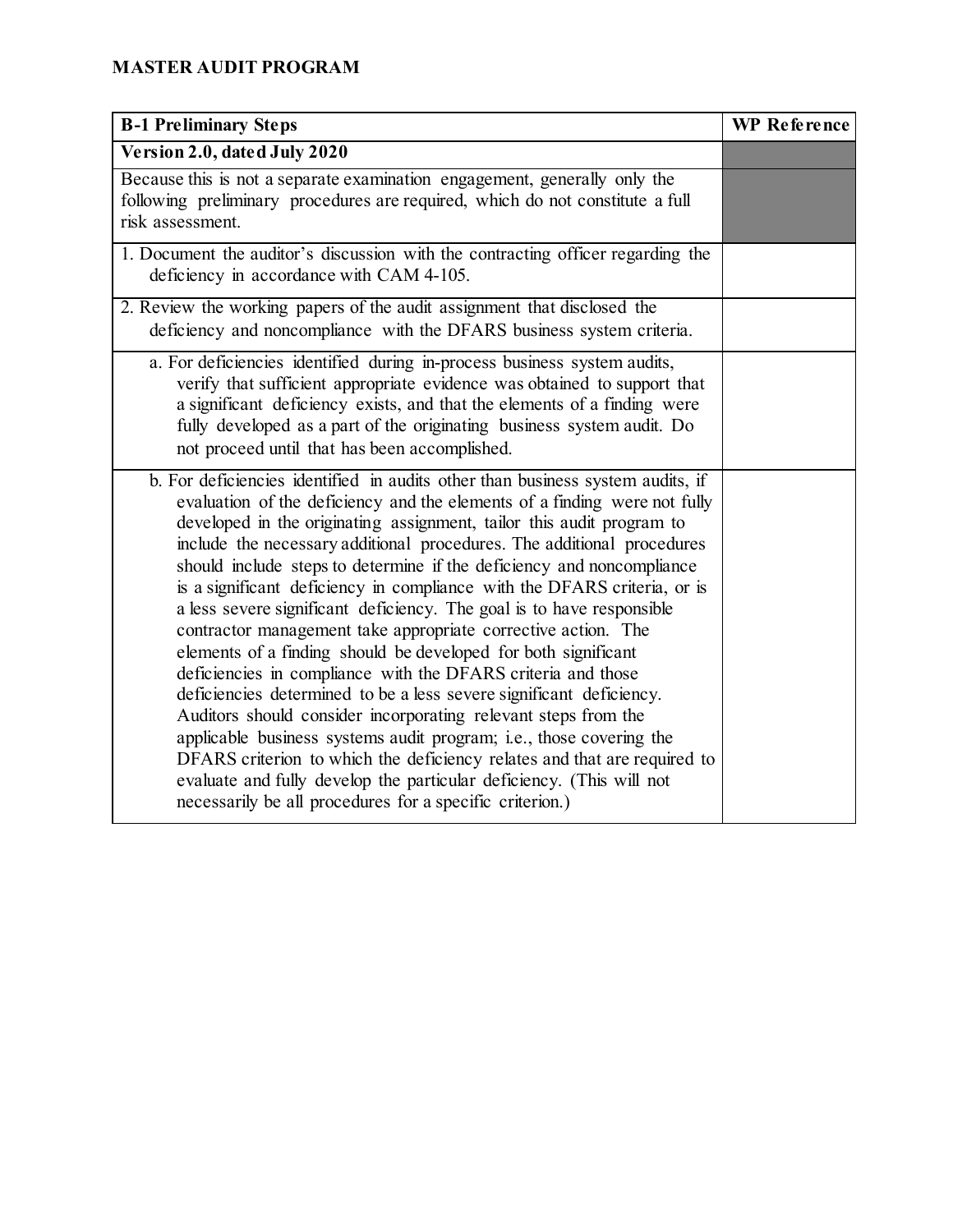| C-1 Development of the Significant Deficiency                                                                                                                                         | WP Reference |
|---------------------------------------------------------------------------------------------------------------------------------------------------------------------------------------|--------------|
| Version 2.0, dated July 2020                                                                                                                                                          |              |
| 1. Reference the originating audit assignment and incorporate working papers<br>from that assignment that support the finding of deficiency and<br>noncompliance with DFARS criteria. |              |
| 2. Perform any additional procedures necessary based on the preliminary<br>procedures in B-01, step 2, to evaluate the deficiency and fully develop the<br>elements of a finding.     |              |